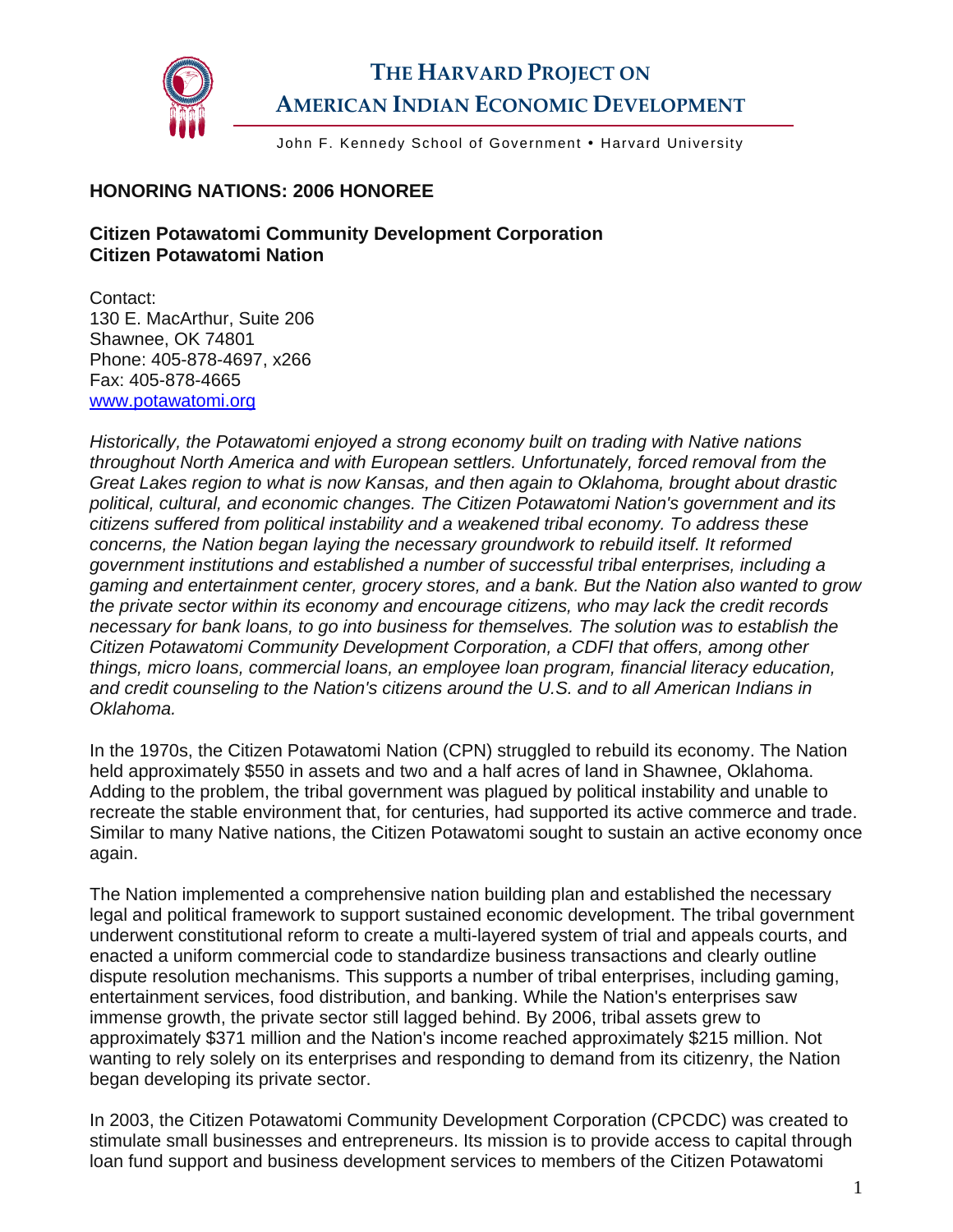Nation and other Native Americans. Through a sound organizational structure and comprehensive services, the CPCDC is helping to grow the Nation's private sector, strengthen tribal sovereignty, and address economic development in long-lasting ways. CPN began by evaluating ways to support its entrepreneurs in small business development. Even though the Nation owned a bank, many citizens were not eligible for loans due to a lack of prior commercial credit experience and/or a lack of equity to borrow against. CPN then considered the viability of a Community Development Financial Institution (CDFI). Since CDFIs are specialized financial institutions that work in market niches underserved by mainstream financial institutions, the Nation saw a fit. Under its own laws of incorporation, CPN charted the CPCDC in May 2003 with an initial investment of \$1.15 million from the U.S. Department of Housing and Urban Development and \$500,000 from the Citizen Potawatomi Nation. By September 2004, it became certified as a CDFI by the U.S. Department of Treasury.

In establishing CPCDC, the Nation's political leaders took a far-sighted approach. In particular, they authorized an organizational structure that provides two important foundations for institutional stability: separation from tribal politics and transparency in the loan decision-making process. To separate CPCDC from politics, the organization is governed by a seven-member Board of Directors, six are tribal citizens and the seventh is a representative from the First National Bank & Trust. Loan decisions are made by the Loan Committee, a standing committee of the Board of Directors. There are four members of the Loan Committee, none of whom are allowed to hold a tribal leadership position. This protects tribal leadership from unnecessary pressure from constituents, while it also guards the organization from inappropriate involvement from tribal leaders. Loan Committee members include a certified public accountant, a successful business owner, a representative from CPN's bank, and a tribal citizen. New members are appointed by the Committee and all positions are unpaid.

CPCDC offers a wide range of services to CPN citizens throughout the U.S., and to American Indians in the State of Oklahoma. Services include micro business loans, commercial loans, employee loans, business development assistance, and financial education and credit counseling. Micro loans provide up to \$25,000 for small businesses, and the commercial loans provide up to \$200,000. CPCDC offers short-term loans to all tribal employees for up to \$1,500 with a fixed interest rate of 16%. Payday lenders in the area saw a rise in interest rates, some charging interest rates close to 400%.

Through its business development services, CPCDC provides clients with hands-on support before, during, and after loans. Progress is monitored, workshops and one-on-one technical assistance is made available, and quantitative data is collected in order to increase the probability of success. In the process, loans are safeguarded. Technical assistance provided through partnership with a nearby vocational education institute, the Gordon Cooper Technology Center, allows CPCDC to offer the best training available to its clients without having to duplicate services. A collaboration with Oklahoma Indian Legal Services also provides free tax preparation for CPCDC clients. The CPCDC formed a partnership with Consumer Credit Counseling Service of Central Oklahoma, providing a counselor in the CPCDC office three days per week to help assist with one-on-one debt management and credit repair consultations. Through a partnership with the Human Resources Department, the CPCDC provides a monthly financial Lunch & Learn workshop covering topics such as getting out of debt, understanding credit reports, increasing your credit score, and taking control of your money.

By supporting private sector growth and increasing opportunities for citizens to realize selfsufficiency, the CPCDC is also helping the Citizen Potawatomi Nation maintain its sovereignty. It provides resources to its citizens to help them become financially independent, as well as financially literate. In addition, all transactions and contracts with the CPCDC fall under the jurisdiction of the Citizen Potawatomi Nation. If clients, Native or non-Native, are delinquent in their payments, they are taken to the Citizen Potawatomi Tribal Court. This even applies to